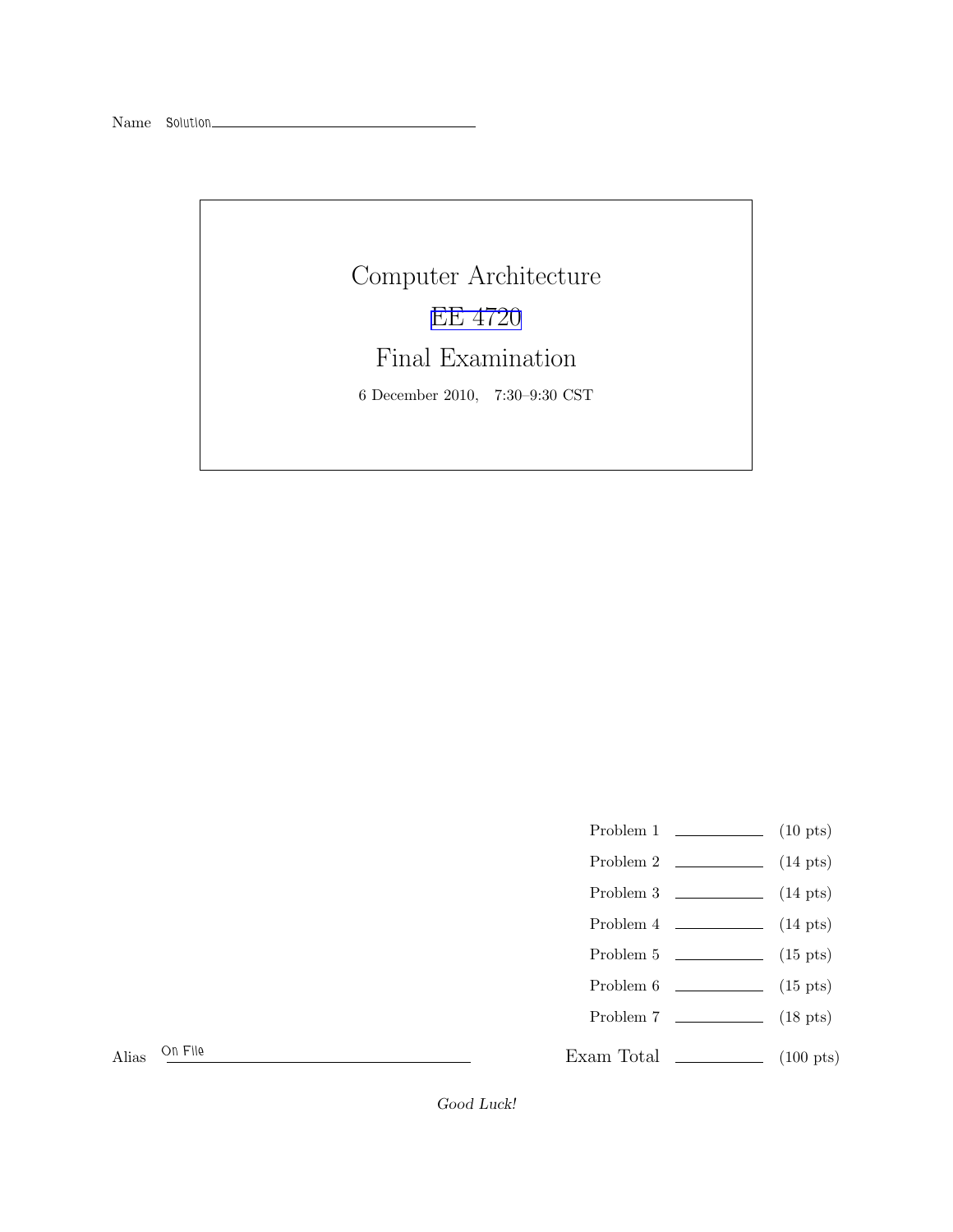Problem 1: (10 pts) The diagram below shows a 5-stage pipeline that looks alot like our familiar MIPS implementation but it's actually an implementation of ISA X. (The diagram is based on the solution to Homework 3, in which a shift unit was added to MIPS.)



(*a*) ISA X instruction format T encodes the shift instructions and others, it is the equivalent of format R in MIPS. Based on the diagram above show the encoding for ISA X format T.

 $\vert \nabla \vert$  Format T encoding, including bit positions and field names.

Solution appears below. The source registers are named  $rs1$  and  $rs2$ , those names are taken from the ID/EX pipeline latches, the *bit positions at the input to the register file provide their place in the instruction encoding. The input to the is Shift unit provide the location of the opcode fields. Through its connection to the shifter one finds that bits* 4:0 *are the equivalent of the MIPS* sa *field. The mux at the input to the* dst *pipeline latch provides the destination register field bits,* 25:21*.*

|                | ope      |    | rd |     | rs1      |    | 00T |    | rs <sub>2</sub> | im5 |  |
|----------------|----------|----|----|-----|----------|----|-----|----|-----------------|-----|--|
| Encoding:<br>ပ |          |    |    |     |          |    |     |    |                 |     |  |
|                | 01<br>υı | 26 | 25 | ົາ1 | 20<br>∠∪ | 16 | 15  | 10 |                 |     |  |

(*b*) Consider the shift instructions sll, sllv, srl, srlv, sra, and srav. Suppose that the encoding of one of these instructions is zero (meaning that every field value is zero). Show the opcode field value(s) for each of these instructions based on the diagram above. *Hint: The control signal for each top mux input is 0, etc.*

 $\triangledown$  Opcode field value(s) for: s11, s11v, sr1, sr1v, sra, and srav.

*From inspection of the diagram we see that bit 10 determines whether the shift is arithmetic (signed) (bit 10 is 1) or logical (unsigned) (bit 10 is* 0*). From inspection of the diagram we see that bit 11 determines whether the shift amount is obtained from the* rs1 *register (possibly bypassed) or if bit 11 is* 1 *whether the shift amount is obtained from the* im5 *field. From inspection of the diagram we see that bit 12 indicates the direction, with* 1 *for a left shift. Since one of the shift instructions has a zero opcode, the* opc *field must be zeros and bits* 15:13 *of* opT *must be zero. Putting these bits together we get the* opT *values shown below:*

Solution:

| sll |                                                              | sllv srl srlv sra srav |  |  |  |  |
|-----|--------------------------------------------------------------|------------------------|--|--|--|--|
|     | 110 100 010 000 011 001 $\leq$ -Bits 12, 11, and 10          |                        |  |  |  |  |
|     | 000110 000100 000010 000000 000011 000001 <- Full opT value. |                        |  |  |  |  |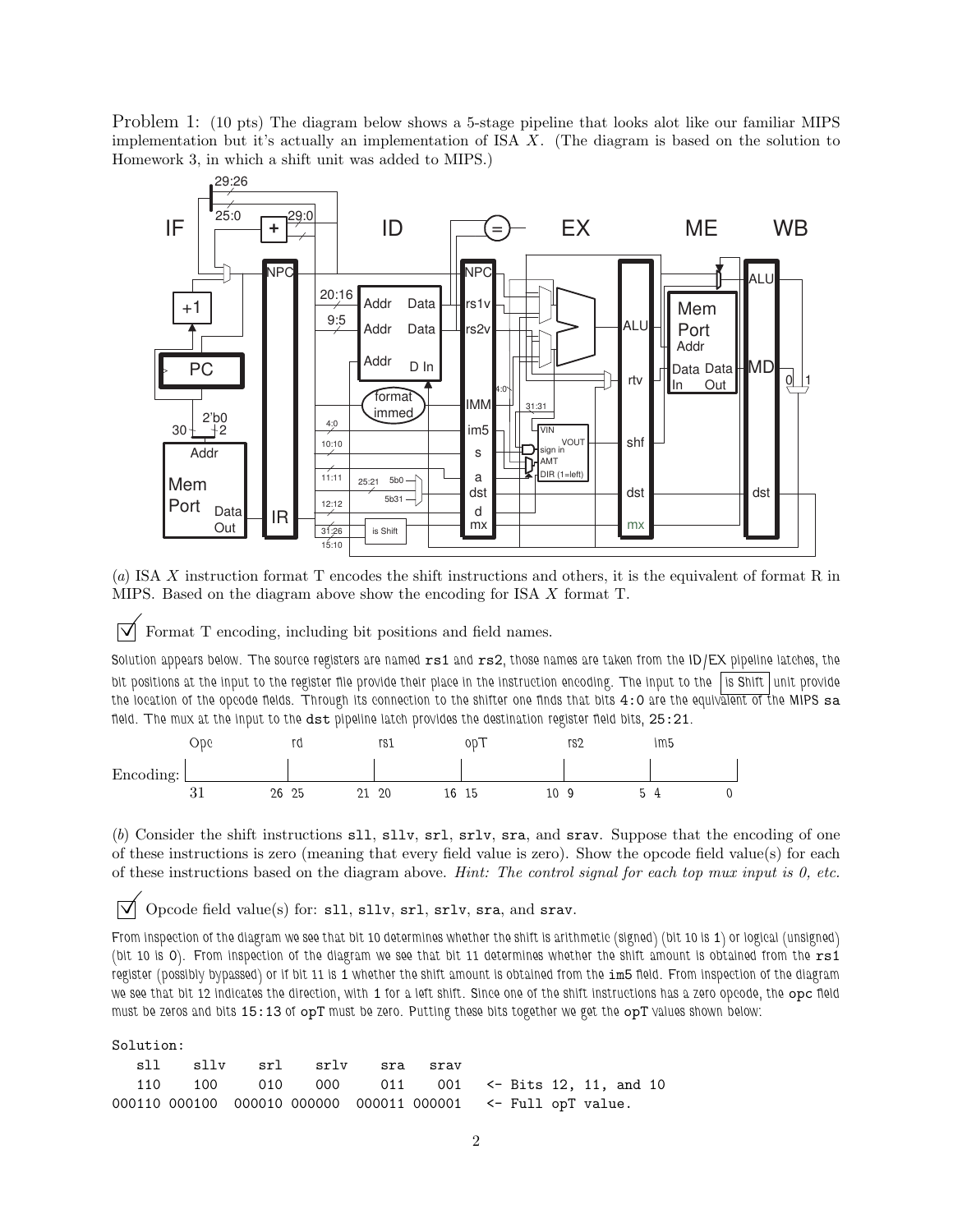(*c*) Explain why the implementation of instructions such as sw  $r1,2(r3)$  and beq r1, r2 TARG would be less elegant for ISA X than for MIPS. *Hint: It has something to do with registers.*



## $\sqrt{\phantom{a}}$  sw and beq less elegant because...

*Consider instructions* lw r1,2(r3) *and* sw r1,2(r3)*. In MIPS these can use the same format because the* rt *field can be either a destination (as its used for*  $1w$ ) or as a source (as its used for  $sw$ ). But in ISA  $X$ , based upon the diagram above, there is *only one destination field. So the* lw *encoding might be in a format where the* rs2 *field is omitted (and so bits* 9:5 *can be part of the immediate) while the* sw *instruction would be in a format where* rd *was omitted. As a result the* format immed *unit needs to pick different sets of bits based on format.*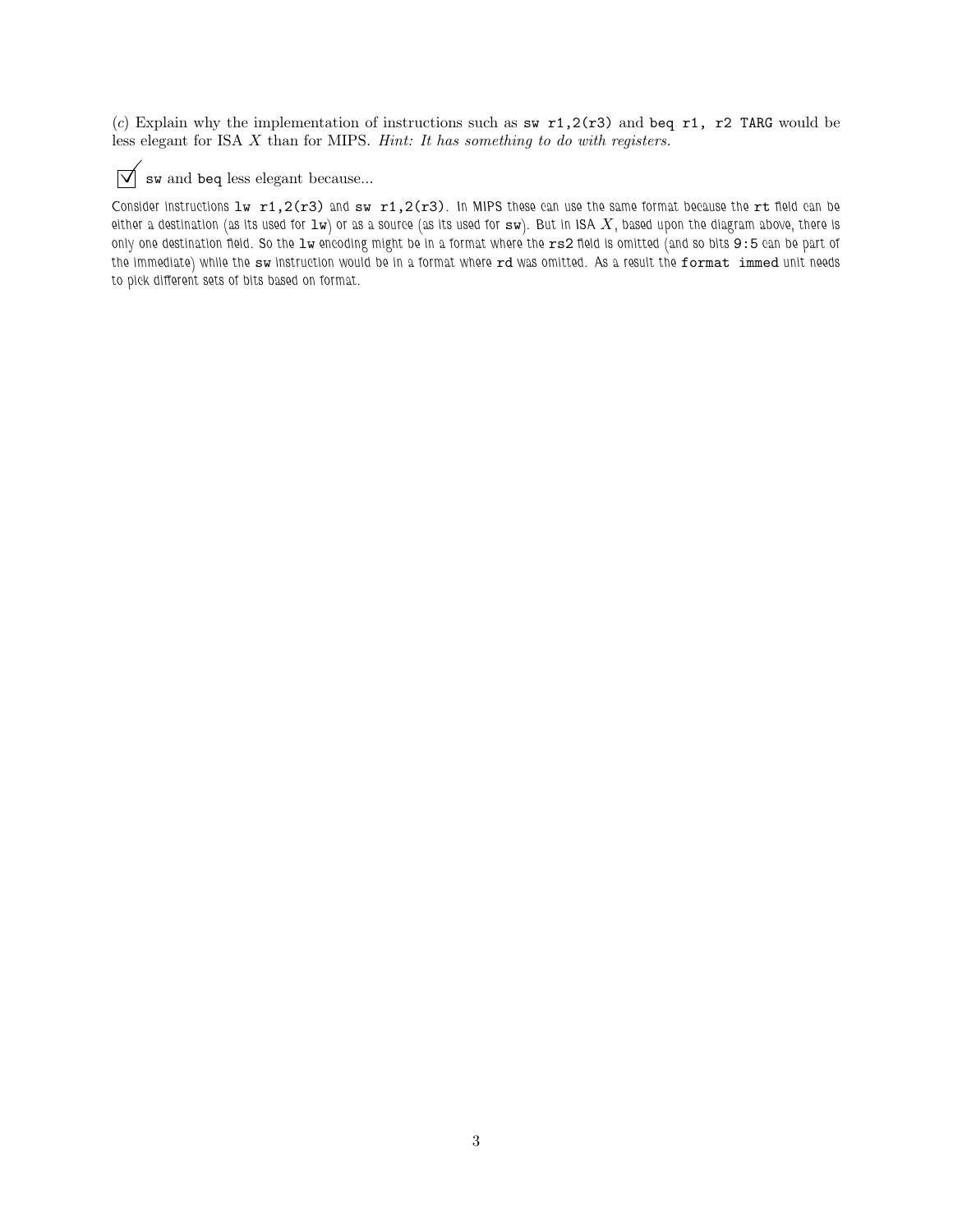Problem 2: (14 pts) Answer the questions below.

(*a*) Complete the execution diagram for the MIPS code below on a two-way superscalar statically scheduled implementation of the type described in class.

# SOLUTION # Cycle 0 1 2 3 4 5 6 7 8 add r1, r2, r3 IF ID EX ME WB add r4, r5, r6 IF ID EX ME WB add r7, r4, r8 IF ID EX ME WB  $\text{lw}$  r9,  $0(\text{r7})$  IF ID -> EX ME WB addi r1, r9, 3 IF -> ID -> EX ME WB xor r10, r11, r12 IF -> ID -> EX ME WB # Cycle 0 1 2 3 4 5 6 7 8

 $\triangledown$  Complete the diagram above.

*The solution appears above. The* lw *stalls due to a dependence on the preceding* add*. Notice that the stall affects all following* instructions. That is, though in cycle 3 the 1w is stalled in ID<sup>1</sup> the ID<sup>0</sup> stage is empty. It would be possible to design the pipeline *so that the* addi *could move into* ID<sup>0</sup> *in cycle 3, however that would greatly complicate control logic since instructions would be* out of order. (The instruction in ID<sup>0</sup> would come after the one in ID<sup>1</sup> in program order, whereas usually the instruction in ID<sup>0</sup> is *before the one in* ID<sup>1</sup> *.) So to keep instructions in order the* addi *must stall.*

(*b*) Show the execution of the code below on an 8-way superscalar statically scheduled processor of the type described in class. Branches are not predicted. Find the CPI for a large number of iterations.

# SOLUTION LOOP: # Cyc 0 1 2 3 4 5 6 7 8 9 10 11 12 13 14 15 16 17 18 19 and r1, r1, r5 IF ID EX ME WB add  $r3$ ,  $r3$ ,  $r1$  IF ID  $\rightarrow$  EX ME WB  $lw$  r1,  $O(r2)$  IF ID  $\rightarrow$  EX ME WB bne r2, r4 LOOP IF ID -> EX ME WB addi r2, r2, 4 IF ID  $\rightarrow$  EX ME WB or  $IF ID \rightarrow x$ or  $IF ID \rightarrow x$ or IF ID  $\rightarrow$  x xor  $IF \rightarrow x$ xor IF -> x # Six more instructions squashed. LOOP: # Cyc 0 1 2 3 4 5 6 7 8 9 10 11 12 13 14 15 16 17 18 19 and r1, r1, r5 IF ID EX ME WB add  $r3$ ,  $r3$ ,  $r1$  IF ID  $\rightarrow$  EX ME WB  $\text{lw } r1$ ,  $0(r2)$  IF ID -> EX ME WB bne  $r2$ ,  $r4$  LOOP IF ID  $\rightarrow$  EX ME WB addi r2, r2, 4 IF ID  $\rightarrow$  EX ME WB or  $IF ID \rightarrow x$ or  $IF ID \rightarrow x$ or IF ID  $\rightarrow x$ xor  $IF \rightarrow x$ xor IF -> x # Six more instructions squashed. LOOP: # Cyc 0 1 2 3 4 5 6 7 8 9 10 11 12 13 14 15 16 17 18 19 and r1, r1, r5 IF ID EX ME WB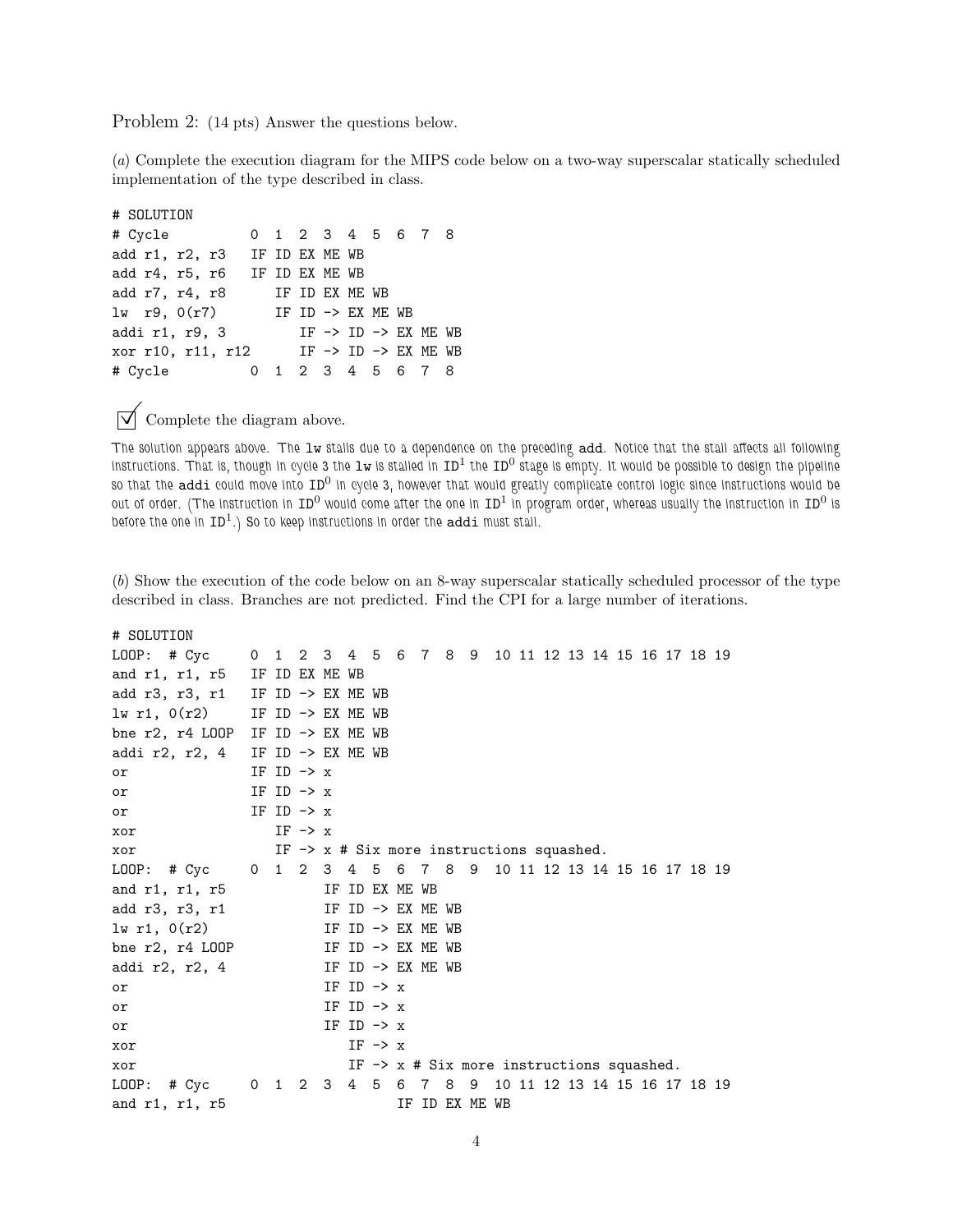$\sqrt{\phantom{a}}$  Complete diagram above for enough iterations to determine CPI.

*The solution appears above.*

 $\boxed{\bigvee}$  Find the CPI for a large number of iterations.

*The third iteration starts, in cycle 6, with the pipeline in the same state as the start of the second iteration, in cycle 3. (The pipeline state is* and *in* ME*,* add*,* lw*,* bne*, and* addi *are all in* EX*, etc.) Therefore the time for the second iteration,* 6 − 3 = 3 *cycles will* be the same as the time of the third. The CPI is then  $\left\lvert\frac{6-3}{5}\operatorname{CPI}\right\rvert$ .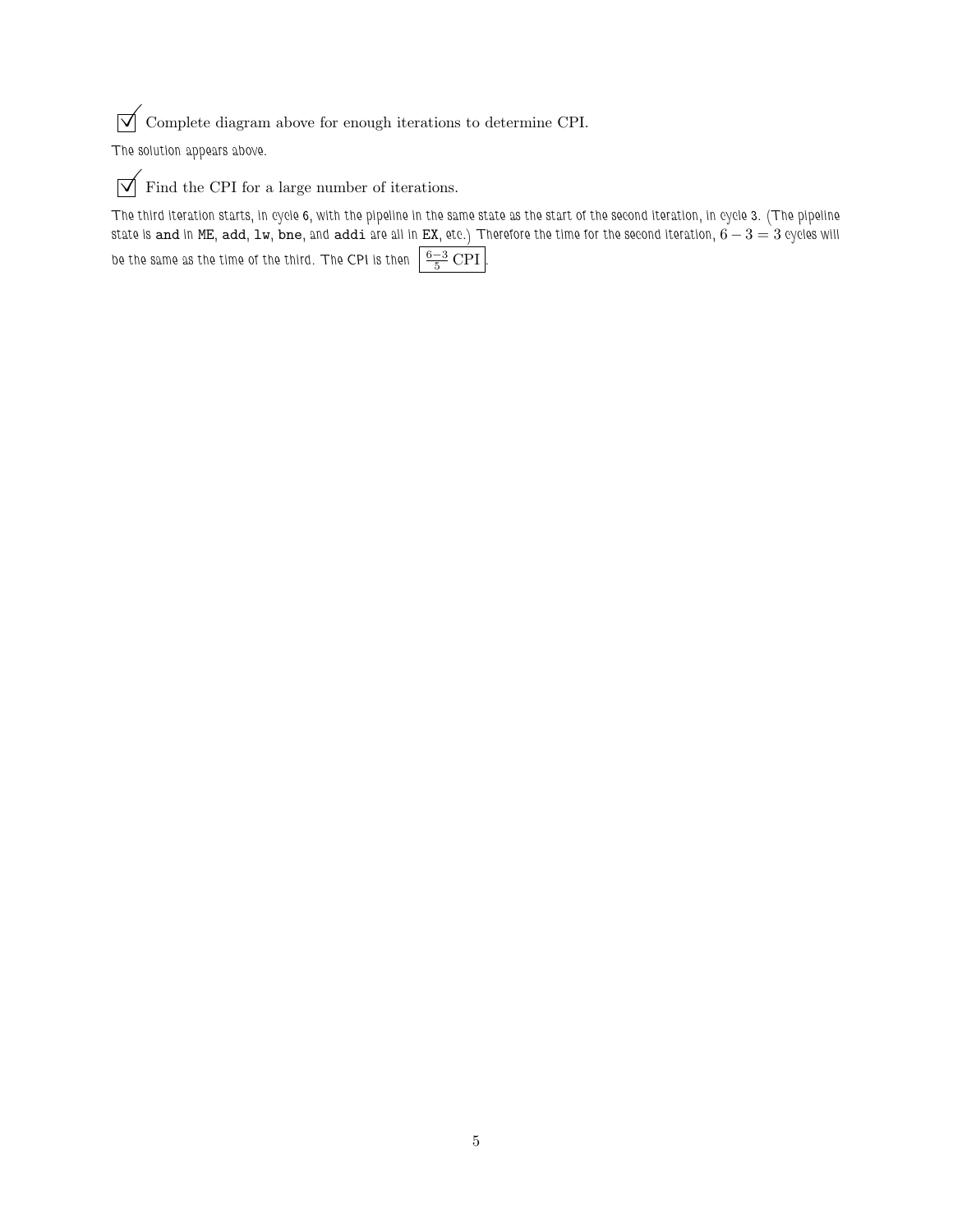(*c*) Complete the execution diagram for the MIPS code below on a two-way superscalar dynamically scheduled implementation of the type described in class. The execution of the first instruction is shown. The lw instruction uses stages EA and ME in place of EX.

```
# Solution
LOOP: # Cyc 0 1 2 3 4 5 6 7 8 9 10 11 12 13 14 15 16 17 18 19
add r1, r2, r3 IF ID Q RR EX WB C
add r4, r5, r6 IF ID Q RR EX WB C
add r7, r4, r8 IF ID Q RR EX WB C
lw r9, 0(r7) IF ID Q RR EA ME WB C
addi r1, r9, 3 IF ID Q RR EX WB C
xor r10, r11, r12 IF ID Q RR EX WB C
LOOP: # Cyc 0 1 2 3 4 5 6 7 8 9 10 11 12 13 14 15 16 17 18 19
```
 $\overrightarrow{\bigvee}$  Complete diagram above.

Solution appears above. Notice that the dependence chain from the add r4 through the lw and addi does not affect when the xor *executes, though it does delay its commit.*

*Some important things to remember: Commit must occur in program order. Since the processor is 2-way superscalar at most two instructions per cycle can commit (by default for classroom examples).*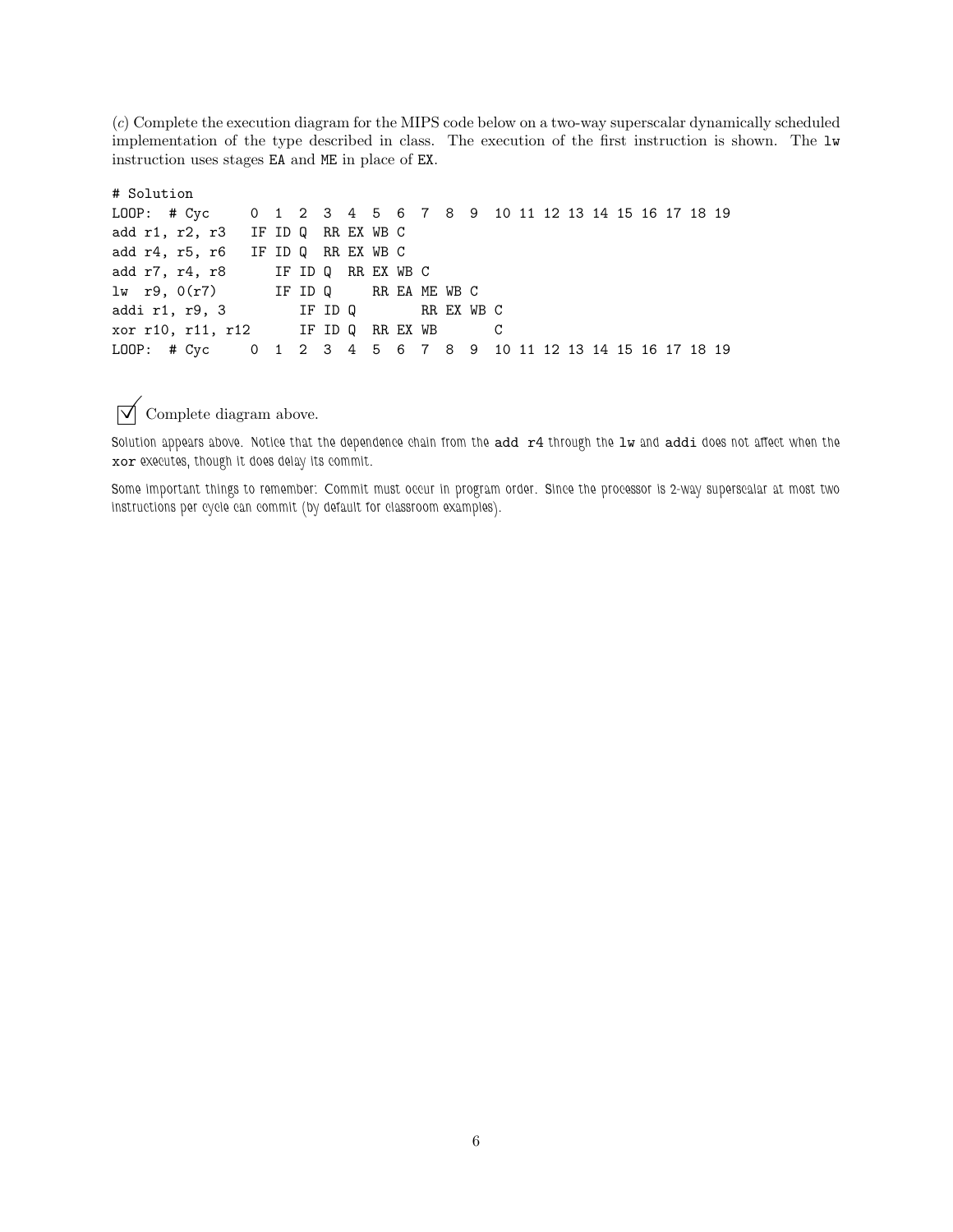Problem 3: (14 pts) A deeply pipelined MIPS implementation can be constructed by dividing some stages of our familiar 5-stage statically scheduled scalar implementation (shown below) into two or more parts. In this problem the technique is applied to construct several 8-stage implementations. All have just one ID and WB stage, and in all implementations it takes 4.4 ns for an instruction to pass through all 8 stages, from the beginning of IF1 to end of WB1. The stages are divided without changing what they do. For example, if an "original" MIPS stage, say EX, is divided into multiple stages, say EX1 EX2 ... EXn, then all values from ID and bypass paths are needed when EX1 starts, and values reach ME in the cycle after EXn. Our familiar 5-stage implementation is shown below for reference:



(*a*) Consider the 8-stage baseline implementation below (indicated by the stage labels). What is the execution rate of a friendly program (one written to maximize performance) on the implementation, in units of instructions per second? The answer can be given as a formula of constants (as opposed to putting down just  $x$  as an answer).

Baseline Implementation: IF1 IF2 ID1 EX1 EX2 ME1 ME2 WB1

 $\triangledown$  Execution rate in instructions per **second**.

If it takes  $4.4\,\rm{ns}$  to pass through 8 stages then the clock frequency must be  $\frac{8}{4.4\,\rm{ns}}=1.82\,\rm{GHz}$ . So the execution rate is  $1.82$ *billion insn per second.*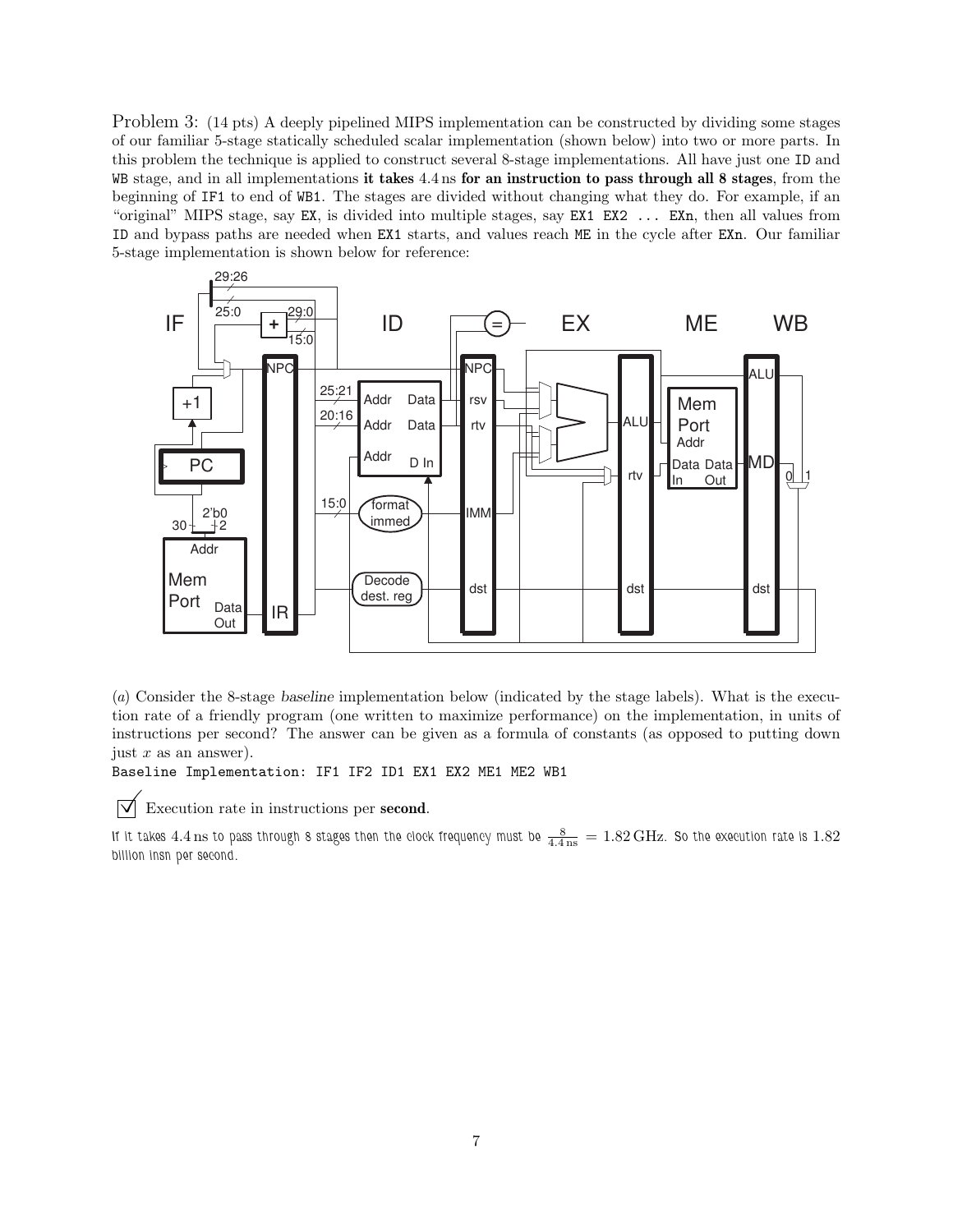(*b*) Call a program favorable for an implementation if it runs faster on the implementation than on the baseline (repeated below). If it runs slower, call it unfavorable. For each implementation below write a twoor three-instruction favorable program and a two- or three-instruction unfavorable program. Also provide a concise but clear explanation of what it is about the program and implementation that makes it favorable or unfavorable. If a program is favorable on one implementation and unfavorable on another write it once, but provide an explanation for each. *Hint: The three implementations differ in how they are affected by certain dependencies.*

```
Baseline Impl.: IF1 IF2 ID1 EX1 EX2 ME1 ME2 WB1
Implementation 1: IF1 IF2 IF3 ID1 EX1 ME1 ME2 WB1
    Favorable program. \forall Explanation.
    Unfavorable program. \forall Explanation.
```
*In Implementation 1 there is one more* IF *stage than the baseline but one less* EX *stage. A favorable program would have a close dependence from ALU output to ALU input. An unfavorable program would have a dependence from anywhere to the* IF *input, which would be a control transfer, including a branch. From the pipeline diagram below for the unfavorable program one can see that because of the extra IF stage the target is fetched one cycle later and so one more instruction is squashed than would be in the baseline. Without a branch predictor these squashes would occur for every taken branch, with a branch predictor they would only happen when the branch is mispredicted, but that's still worse than the Baseline.*

```
# SOLUTION
# Favorable for 1: Second instruction has true dep with first, both are ALU.
add r1, r2, r3
sub r4, r1, r5
# Unfavorable for 1: Taken branch
beq r1, r2 TARG IF1 IF2 IF3 ID1 EX1 ME1 ME2 WB1
and IF1 IF2 IF3 ID1 EX1 ME1 ME2 WB1
or IF1 IF2x
sub IF1x
TARG:
xor IF1 IF2 IF3 ID1 EX1 ME1 ME2 WB1
Baseline Impl.: IF1 IF2 ID1 EX1 EX2 ME1 ME2 WB1
Implementation 2: IF1 ID1 EX1 EX2 EX3 ME1 ME2 WB1
   Favorable program. \forall Explanation.
   Unfavorable program. |\mathcal{V}| Explanation.
Implementation 2 has one fewer IF stage, but one more EX stage. So the favorable program from the last part is unfavorable here,
and the unfavorable program from the last part is favorable here.
Baseline Impl.: IF1 IF2 ID1 EX1 EX2 ME1 ME2 WB1
Implementation 3: IF1 ID1 EX1 EX2 ME1 ME2 ME3 WB1
    Favorable program. \forall Explanation.
    Unfavorable program. \forall Explanation.
```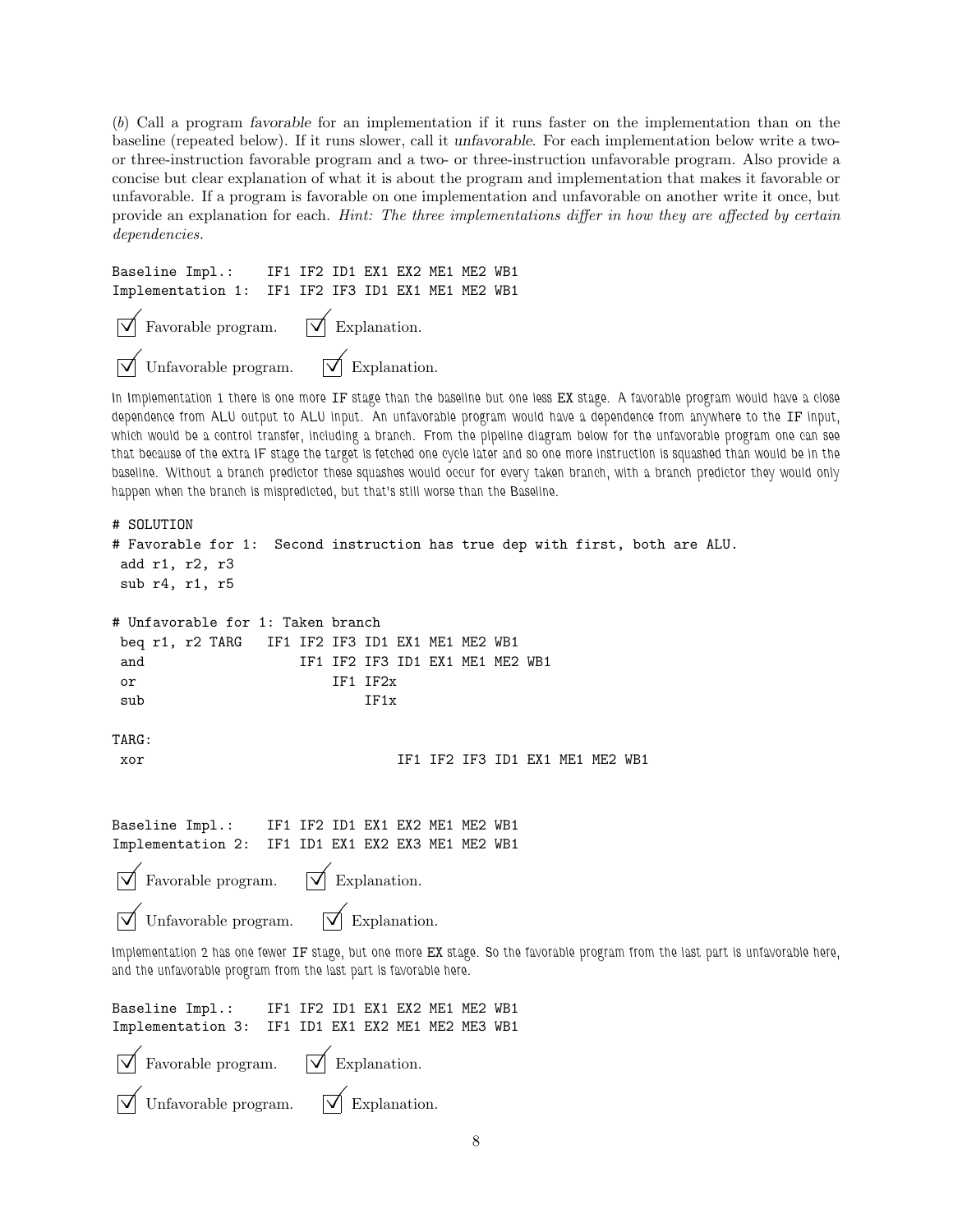*Implementation 3 also has one fewer* IF *than the baseline, but it has one more* ME *than the baseline. So the favorable program is the same as the favorable program from the last part. The unfavorable program has a dependence through memory.*

## # SOLUTION - Unfavorable Program

lw r1, 0(r2) IF1 ID1 EX1 EX2 ME1 ME2 ME3 WB1 add r3, r1, r4 IF1 ID1 --------------> EX1 EX2 ME1 ME2 ME3 WB1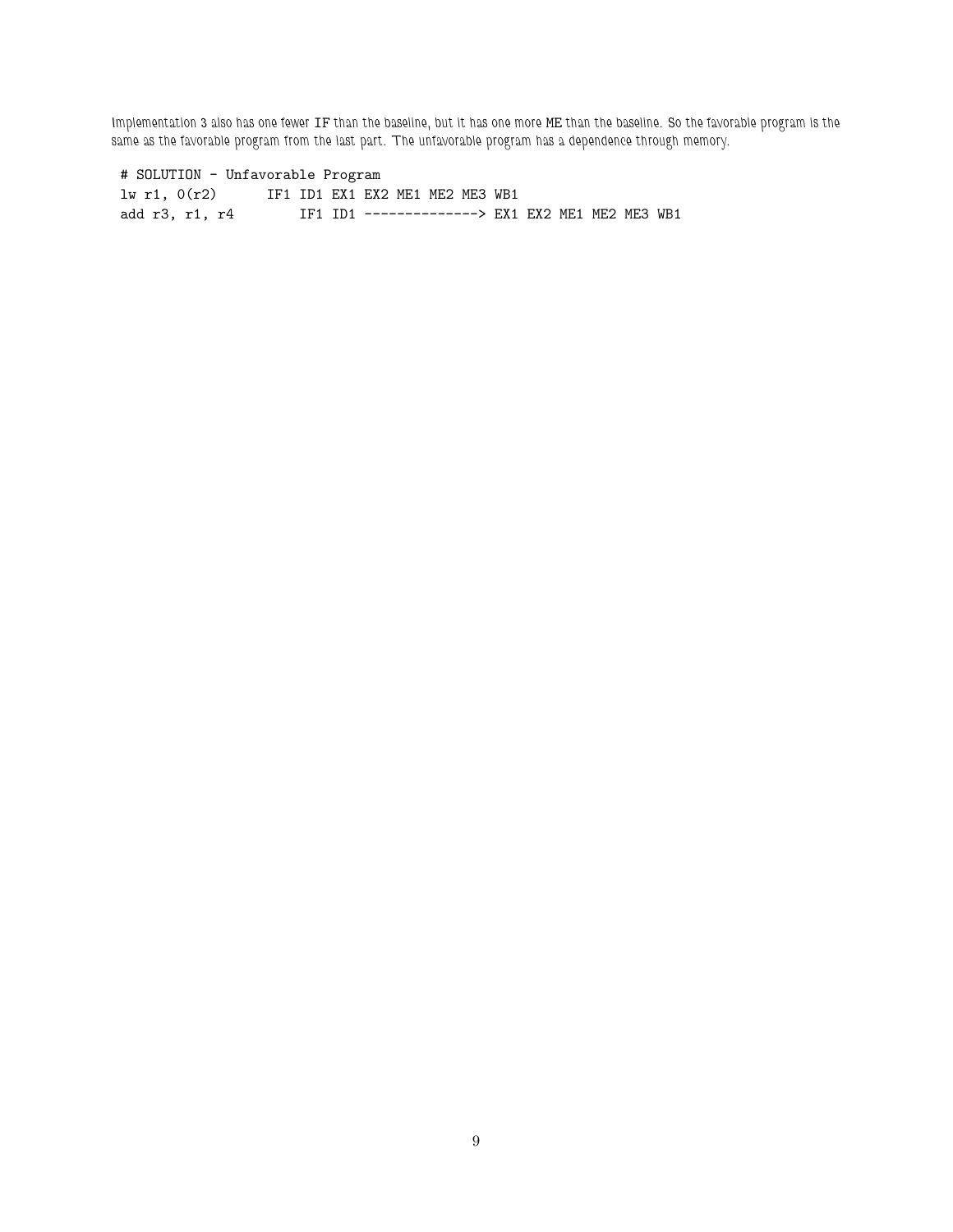Problem 4: (14 pts) Answer the following branch predictor questions.

(*a*) Code producing the branch patterns shown below is to run on three systems, each with a different branch predictor. All systems use a  $2^{14}$ -entry BHT. One system uses a bimodal predictor, one system uses a local predictor with a 16-outcome local history, and one system uses a global predictor with a 16-outcome global history.

0x1000: B1: TN TTN TTTN TN TTN TTTN 0x1010: B2: T T N T T N 0x1020: B3: T T ...

For the questions below accuracy is after warmup.

What is the accuracy of the bimodal predictor on B1? The accuracy is  $\frac{6}{9}$ .

What is the accuracy of the local predictor on branch B1?

*The branch* B1 *pattern has a length of 9, which easily fits in the 16-outcome local history, and so the accuracy is 100% .*

What is the warmup time of the local predictor on branch B1?

The branch must first be seen 16 times to warm up the local history, then it must be seen  $2 \times 9$  times to warm up each of the 9 entries that it uses. The warmup time is  $16 + 2 \times 9$  executions

What is the minimum local history size needed for a local predictor to predict B1 with 100% accuracy? *Five outcomes.*

*If it were four outcomes the local history* TTNT *would occur before both a taken and not-taken outcome.*

What is the accuracy of a global predictor with a three-outcome global history on branch B2 (not B1)? *Two global histories are possible:* TTN *and* NTN*. the* NTN *global history is always followed by a taken outcome. The* TTN *global history can be followed by both a taken and a not taken outcome. The patterns occur in the following repeating sequence* TTN.N*,* <code>TTN.T</code>, <code>NTN.T</code>, <code>TTN.N</code>, <code>TTN.T</code>, <code>NTN.T</code>, $\ldots$  <code>Assuming one of the two <code>TTN</code> patterns mispredicts <code>ithe</code> accuracy would be  $\frac{2}{3}$   $\mid$  <code>It</code></code> is also possible that both TTN occurrences mispredicts, in that case the accuracy would be  $\frac{1}{3}.$ 

 $\sqrt{\phantom{a}}$  What is the minimum global history size needed for a global predictor to predict B2 (not B1) with 100% accuracy?

*Five outcomes.*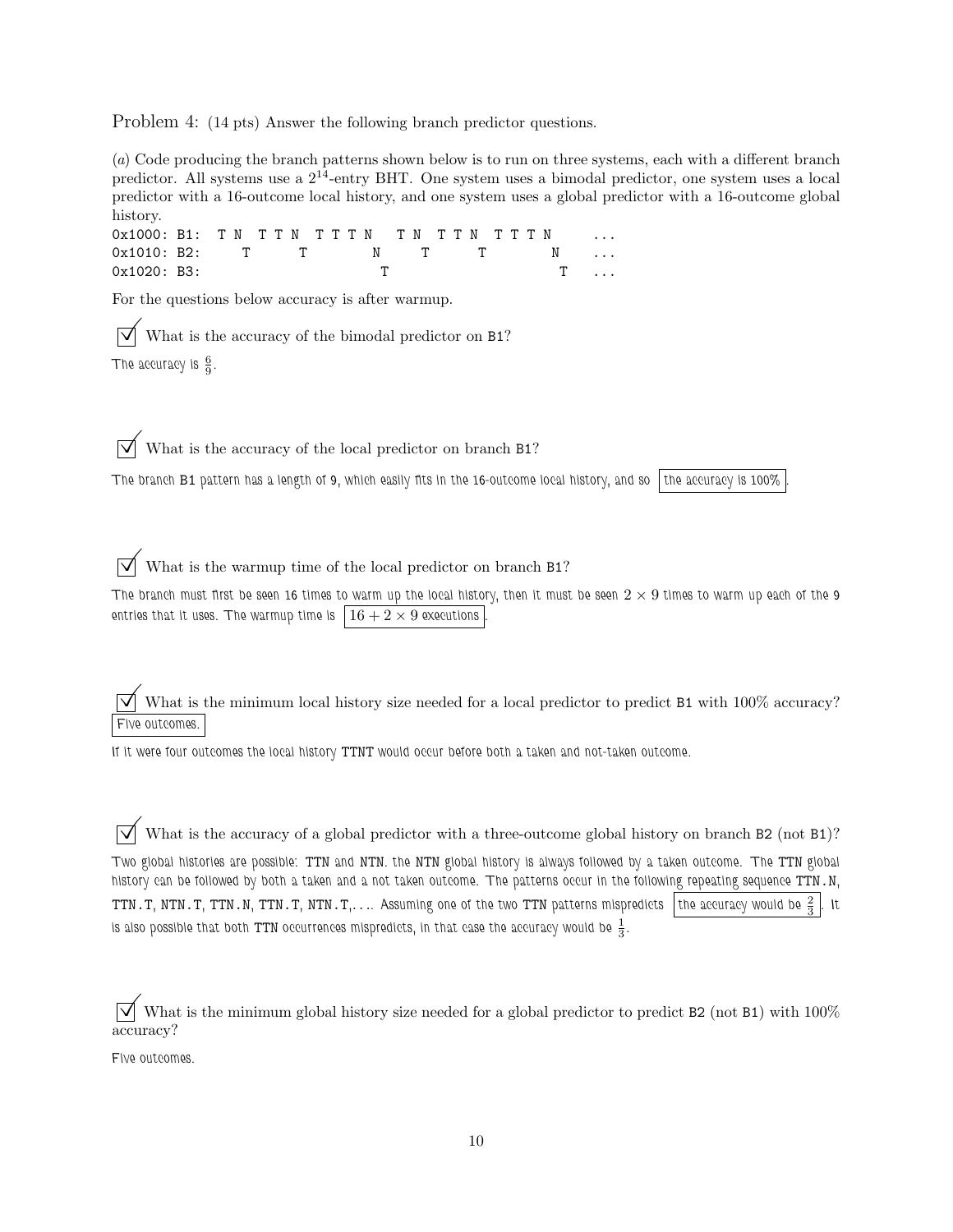Problem 4, continued:

(*b*) Consider code producing the patterns below running on two systems, one using a global predictor and the other using a gshare predictor. Both systems use a  $2^{16}$ -entry BHT and a 12-outcome global history. The hexadecimal numbers indicate the address of the branch instruction. For example, B5: 0x1100 indicates that the instruction we call B5 is at address 0x1100.

```
Pattern L: T T T ... N (A hundred iteration loop.)
B5: 0x1100: L L L L L
```
B6: 0x1110: N N N N B7: 0x1200: L L L L L B8: 0x1210: T T T T T

Why is the accuracy of the gshare predictor so much better than the global predictor on this example?

*The difference is on branches* B6 *and* B8*. Branch* B6 *is highly biased not taken and* B8 *is highly biased taken, a bimodal predictor could easily predict each of these branches accurately since it uses the branch address to find a two-bit counter. In contrast the global predictor uses the global history for an address in the PHT to retrieve a two-bit counter. The global history for both branches will be* TTTTTTTTTTTN*, because branches* B5 *and* B7 *have the same long pattern. Therefore branches* B6 *and* B8 *will share an entry and so be predicted inaccurately. The gshare predictor uses the global history exclusive-ored with the branch address as an address in the PHT. Because the PC is used branches* B6 *and* B8 *will use different entries and so be predicted accurately.*

 $\triangledown$  What is the minimum number of BHT entries for which the gshare predictor will outperform global on this code? *Hint: Look at the branch addresses.*

The minimum number is  $2^7$  entries. If there are any fewer than address  $B7$  and  $B6$  will map to the same entry because the lower 6 + 2 = 8 *bits of their addresses are identical. (The* +2 *is needed because the two least significant bits, which are always zero, are not used in computing the PHT address.)*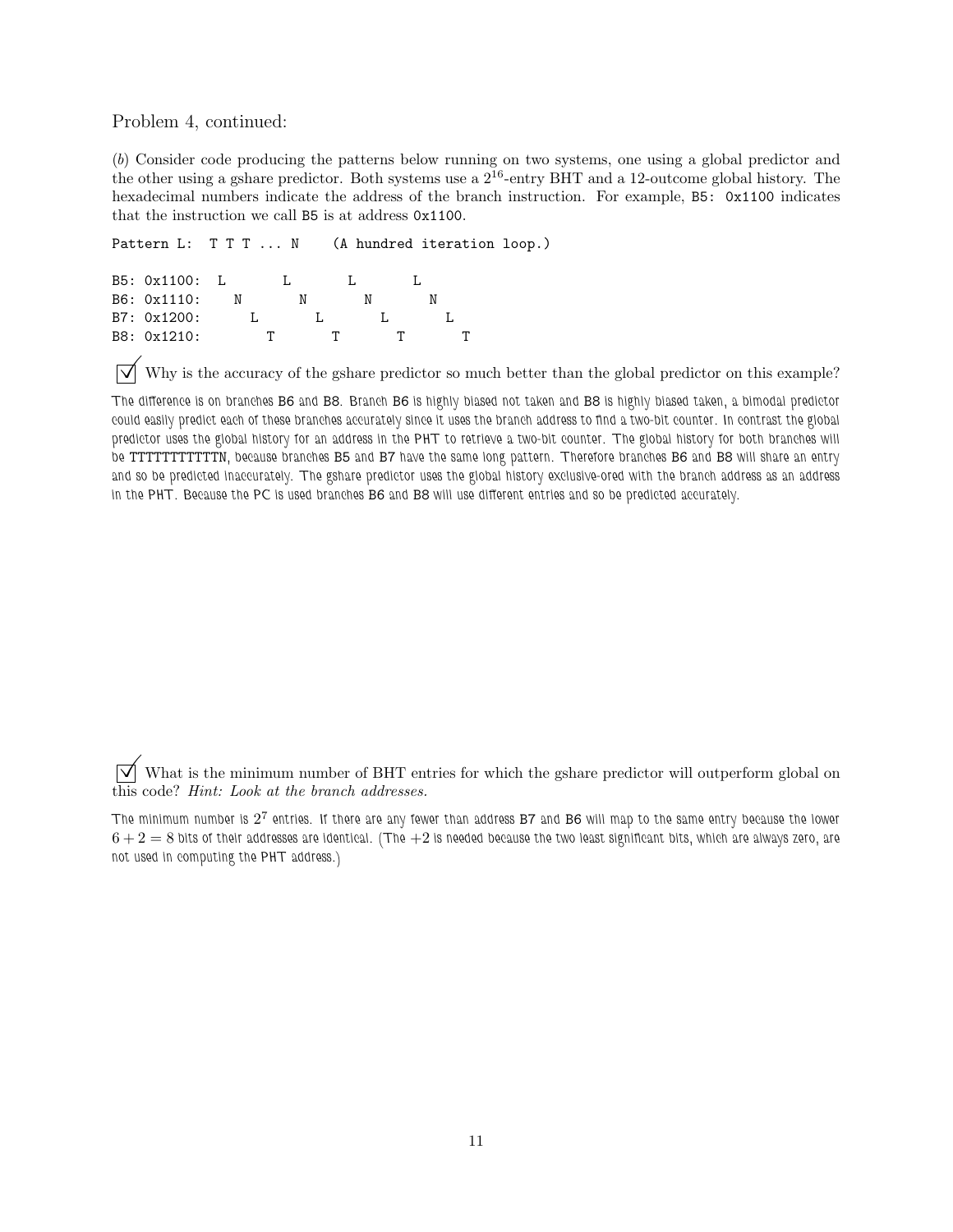Problem 5: (15 pts) The diagram below is for a 4-way set-associative cache with a capacity of 8 MiB (2<sup>23</sup>) bytes). The system has the usual 8-bit characters.

(*a*) Answer the following, formulæ are fine as long as they consist of grade-time constants.

 $\overline{\vee}$  Fill in the blanks in the diagram.



 $\overrightarrow{\mathcal{A}}$  Show the address bit categorization. Label the sections appropriately. (Alignment, Index, Offset, Tag.)



 $\boxed{\bigvee}$  Memory Needed to Implement (Indicate Unit!!): It's the cache capacity,  $2^{23}$  characters, plus  $4 \times 2^{21-8}$   $(64-21+1)$  bits.

 $\boxed{\bigtriangledown}$  Line Size (Indicate Unit!!): Line size is  $2^8 = 256$  characters.

 $\overline{\bigvee}$  Show the bit categorization for a direct mapped cache with the same capacity and line size.

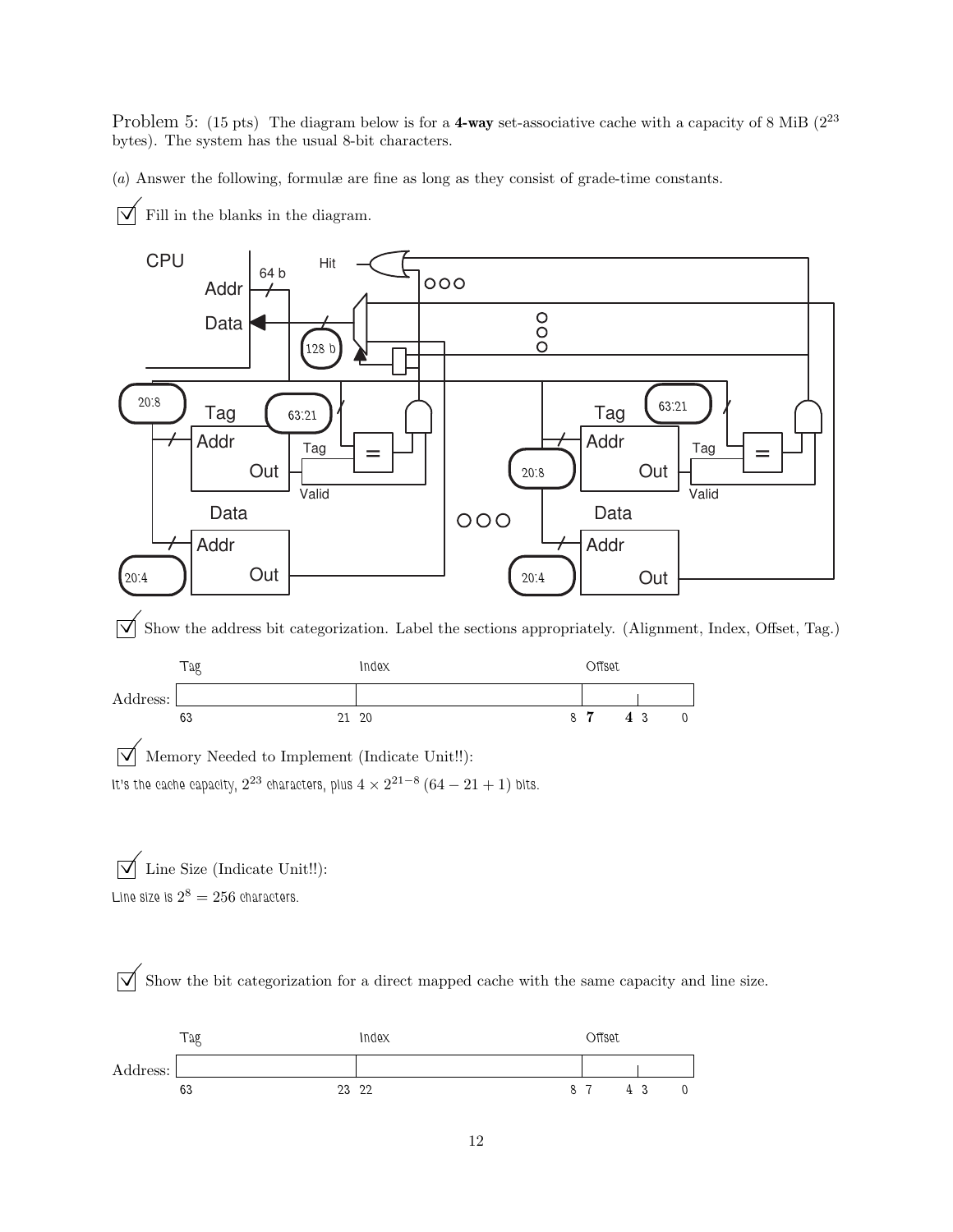Problem 5, continued: The problems on this page are **not** based on the cache from the previous page. The code fragments below run on a  $32 \text{ MiB}$  ( $2^{25}$  byte) direct-mapped cache with a 64-byte line size. Each code fragment starts with the cache empty; consider only accesses to the array, a.

(*b*) Find the hit ratio executing the code below.

 $\triangledown$  What is the hit ratio running the code below? Explain

```
float sum = 0.0;
float *a = 0x2000000; // sizeof(float) == 4
int i;
int ILIMIT = 1 << 11; // = 2^{11}
```
for  $(i=0; i sum  $+= a[i];$$ 

 $\pi$ he line size of  $2^6$  characters is given, the size of an array element is  $4=2^2$  characters, and so there are  $2^{6-2}=2^4$  elements per line. The first access, at  $i$ =0, will miss but bring in a line with  $2^4$  elements, the next  $2^4-1$  accesses will be to data on the line, but sixteenth access after the miss will miss again. Therefore the hit ratio is  $\frac{15}{16}$ .

(*c*) Find the smallest value of STRIDE for which the cache hit ratio in the program below will be zero.

```
\triangledown Fill in smallest value for STRIDE for which hit ratio 0.
```
 $\triangledown$  Briefly explain.

*The value of* STRIDE *should be chosen so that the index of* a[i] *and* a[i+STRIDE] *are the same (but of course their tags will be different). We want the difference in addresses to be* 2 <sup>25</sup>*. Since an array element is 4 bytes that means that* STRIDE *must be*  $\frac{2^{25}}{4} = 2^{23}$ .

```
float sum = 0.0;
float *a = 0x2000000; // sizeof(float) == 4
int i;
int ILIMIT = 1 << 11; // = 2^{11}int STRIDE = 1 \le 23; \frac{1}{5} \le -7 FILL IN. SOLUTION FILLED IN.
for (i=0; i<IIIMIT; i++) sum += a[i] + a[i + STRIDE];
```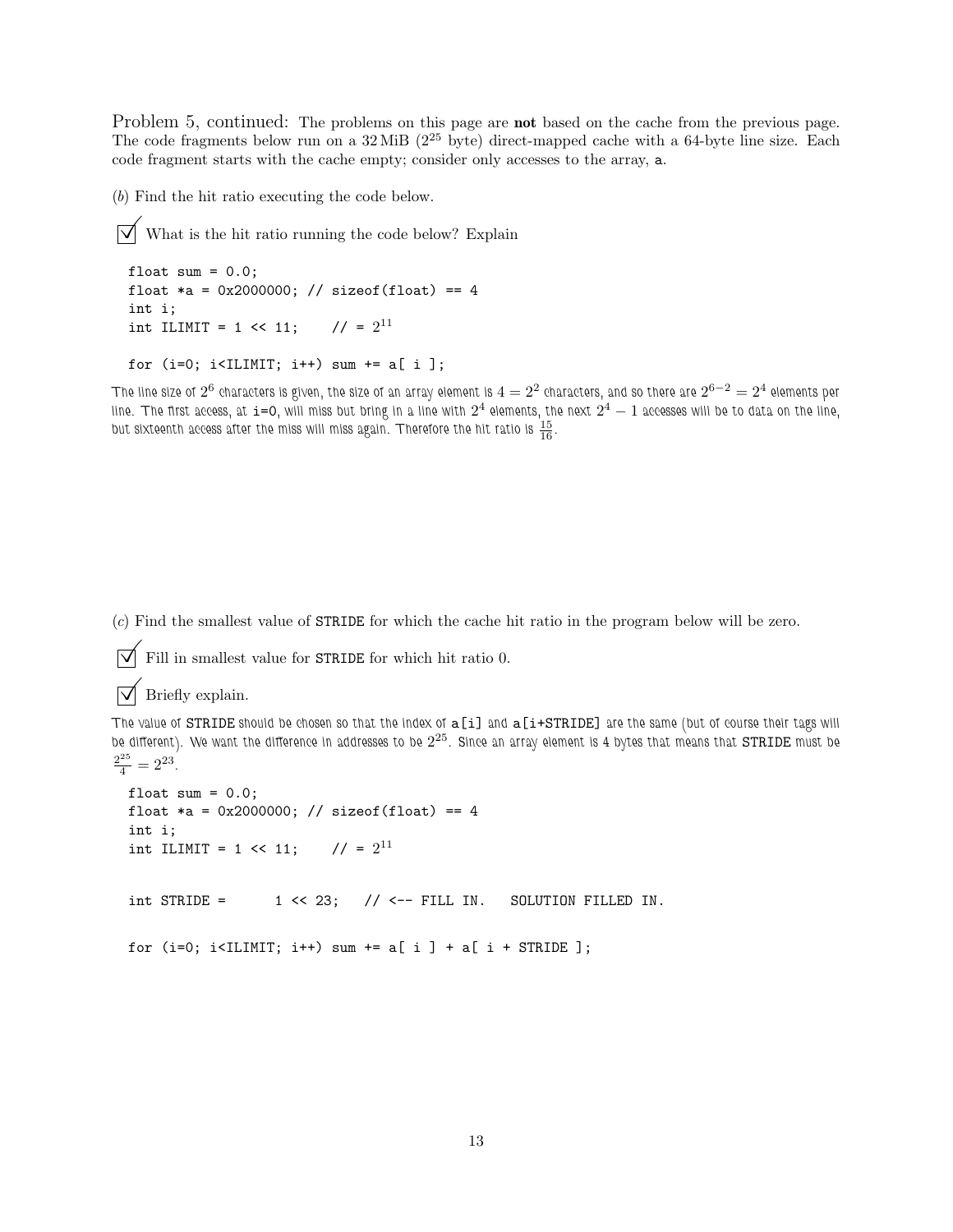Problem 6: (15 pts) Answer each question below.

(*a*) What is the difference between instruction-level parallelism (ILP) and explicit parallelism?

ILP and explicit parallelism difference.

*Short answer, sufficient to get full credit: ILP is a property of machine language code that is written for a serial system, it is a measure of how many instructions can execute at the same time. Explicit parallelism is something specified by a programmer or compiler.*

*More detailed explanation: Explicit parallelism is something specified by the programmer, perhaps using a special language or more often an API such as pthreads, OpenMP, or MPI to specify how parts of the program should execute in parallel. Explicit parallelism might also be specified by a parallelizing compiler. In contrast, instruction level parallelism is something that is present in serial (non-parallel) programs at the machine-language level. It is a measure of how many instructions can execute at the same time. Programs with lots of ILP execute well on superscalar processors.*

(*b*) A company has a large customer base for its ISA Y products, the most advanced of which is a 4 way superscalar dynamically scheduled implementation. The company is considering three possible nextgeneration systems: Develop an 8-way superscalar dynamically implementation of ISA Y , develop a chip with 16 scalar implementations of ISA  $Y$ , or develop a VLIW ISA and implementation. For each strategy indicate how much effort it will take for customers to use the new system.

 $\sqrt{\phantom{a}}$  Customer effort to use 8-way superscalar dynamically scheduled system. Explain.

*The company's current product is a 4-way superscalar chip. Code should run on the 8-way chip without any modification and so the customer effort (in preparing the code) is zero.*

Customer effort to use chip with 16 scalar implementations. Explain.

*Presumably the company's customers have not parallelized their code. Since the chip has sixteen separate processors customers will have to parallelize their code, otherwise the code will just run on one core and so run slowly (since its scalar). Parallelizing code is hard, and so customer effort is high.*

 $\triangledown$  Customer effort to use VLIW implementation.

*The term VLIW refers to a style of ISA. To use the new chip customers will have to re-compile their code. That will require moderate to low effort.*

(*c*) Consider the three systems from the previous part. For each system indicate an advantage over the others. The advantage should specify an assumed workload, an answer might start "The advantage, those customers that run programs that are  $\qquad \qquad$ , is ....

 $\triangledown$  Advantage of 8-way superscalar dynamically scheduled system.

It can run existing code without modification. Dynamic scheduling is well suited to typical "integer" workload, with its many medium *difficulty branches and irregular data access patterns.*

 $\triangledown$  Advantage of 16 scalar system chip.

*Because the processors are simple, many can fit on a chip. Workload that can be efficiently parallelized will run fastest on this system.*

 $\triangledown$  Advantage of VLIW implementation.

*The intended advantage of VLIW is simpler implementations compared to superscalar techniques. So far this has only achieved success in DSP (digital signal processing) chips. So lets assume the workload consists of DSP programs.*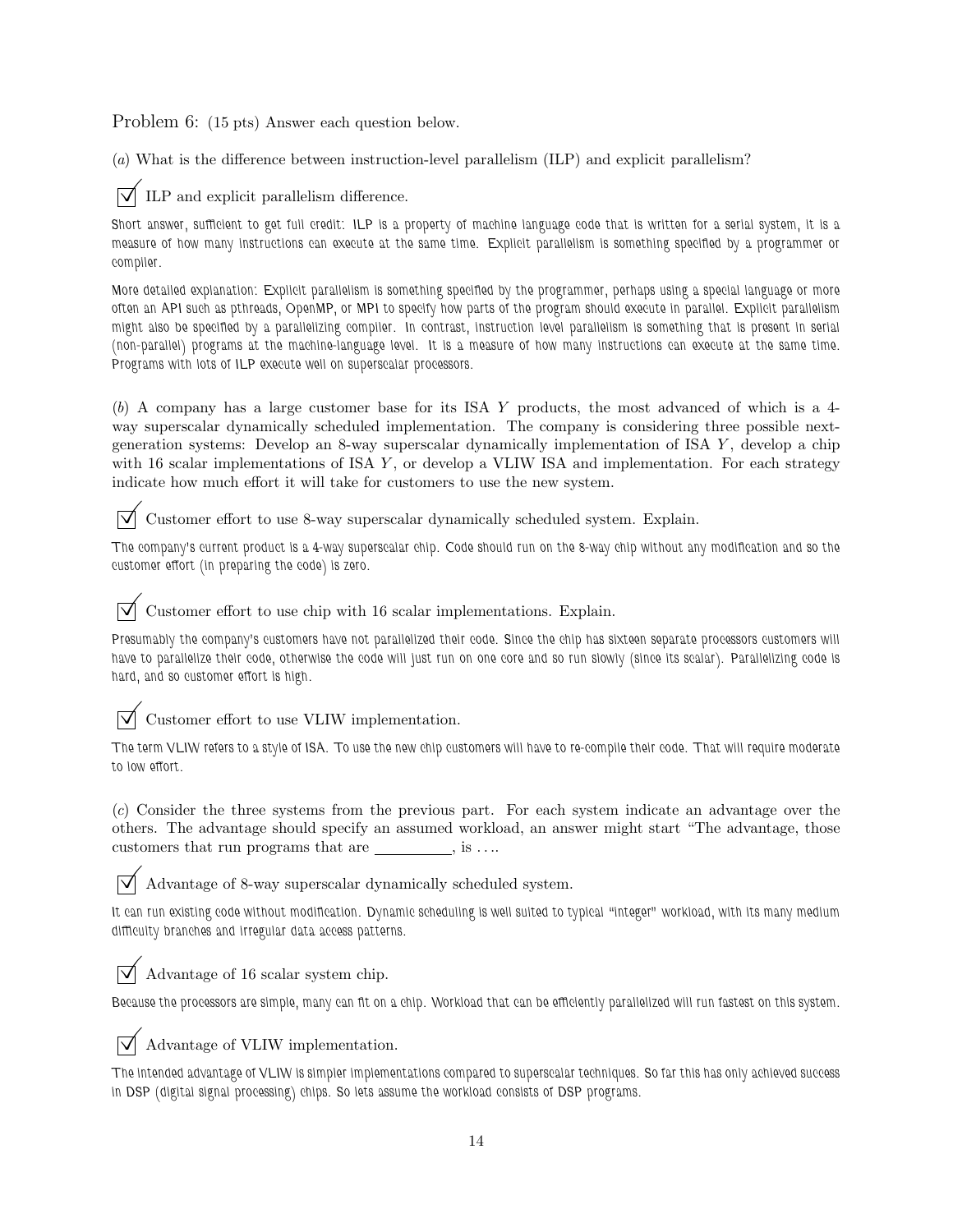Problem 7: (18 pts) Answer each question below.

(*a*) Why might a 1% change in branch prediction accuracy have a larger impact on the performance of a 4-way superscalar processor than on a 2-way superscalar system?



 $\overrightarrow{\mathsf{V}}$  Larger impact on 4-way over 2-way because...

*Because the 4-way system will fetch twice as many instructions per cycle. Since the time to resolve the branch will likely be the same on the two systems, the 4-way system will waste more of its execution potential. For example, suppose that the 4-way system takes 10 seconds to execute a program and the 2-way system takes 15 seconds. Suppose that the time to resolve mispredicted branches on both systems (in total) is 3 seconds. That 3 seconds is a bigger percentage of 10 than 15, so the 1% improvement will have a bigger impact on the 4-way system.*

(*b*) Dynamically scheduled systems use a technique called register renaming in which an instruction's architected registers are renamed into physical ones. Provide a brief example illustrating why register renaming is necessary.

 $\overline{\vee}$  Example illustrating need for register renaming and explanation.

| # Example for solution.                            |  |  |  |         |  |  |  |                  |  |  |  |  |  |          |  |
|----------------------------------------------------|--|--|--|---------|--|--|--|------------------|--|--|--|--|--|----------|--|
| mul.s f0, f1, f2 IF ID Q RR M1 M2 M3 M4 M5 M6 WB C |  |  |  |         |  |  |  |                  |  |  |  |  |  |          |  |
| add.s f3, f0, f5                                   |  |  |  | IF ID Q |  |  |  |                  |  |  |  |  |  | RR A1 A2 |  |
| 1 w c 1 f 0, 0(r1)                                 |  |  |  |         |  |  |  | IF ID Q EA ME WB |  |  |  |  |  |          |  |
| sub.s $f6$ , $f0$ , $f7$                           |  |  |  |         |  |  |  | IF ID Q RR A1 A2 |  |  |  |  |  |          |  |

In the example above the lw writes back before the mul. Without register renaming the value in the f0 register would be wrong after *the* mul.s *writes back. Any later instruction would get the* mul.s *result, not the* lwc1 *result which is correct.*